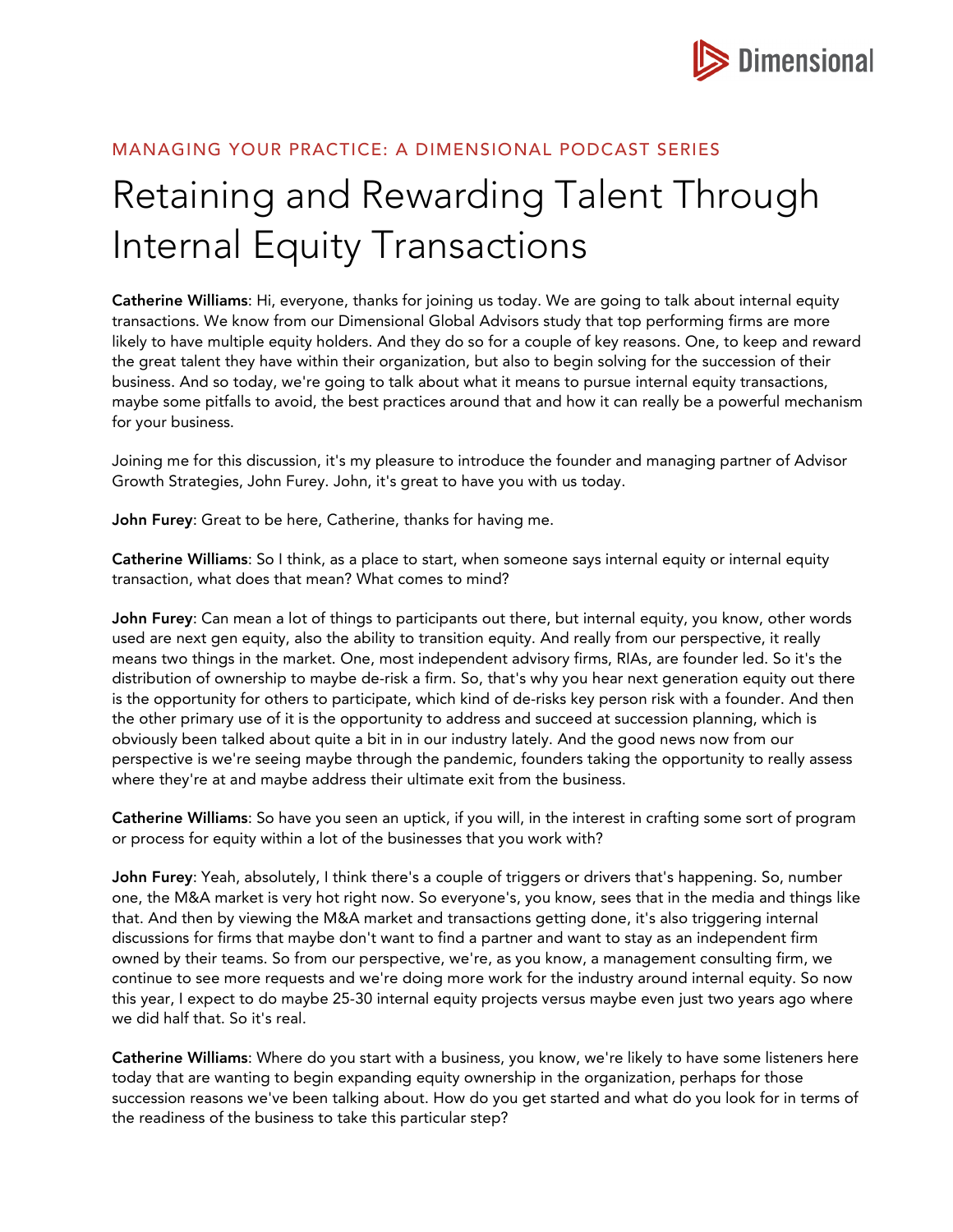John Furey: I believe every firm, no matter what stage they are in their life cycle is, should consider internal equity. And why is that? So one is, our industry has a natural growth driver, which is the market. And wow, what a 10-year run, right? We all know this. So what happens over time, the equity value within an independent advisory firm, an RIA, just continues to grow. So some firms, you know maybe over the life cycle of it have just waited and then their equity value has increased. And then maybe, perhaps the affordability factor for a next generation owner or a key person goes down. What I would tell the listener is if you're going to embark on this journey, start with the end game in mind. Why are we taking the opportunity to build out internal equity? Most firms just work on the tactics. We have a key person. They've earned that. They deserved it. Let's get them some equity. But that's going from tactical, maybe without a strategic end game in mind. When you embark on internal equity, you should think in a five, maybe a 10 year horizon, where do we want to be? So, for example, if the firm says, hey, we want this to be contributorled, team-led for the next 50 or 100 years, the sooner you start on internal equity, the better. Just because of the affordability factor I mentioned earlier, versus if a firm simply wants to grow, maybe find a partner, get liquidity from an external partner, meaning sell the firm. The program for the next generation people, the internal equity program might be far different because it's a different end game.

Catherine Williams: So I'd like to talk about that a little bit further. I think, you know, this idea that it's either or, right? You either are expanding equity within your organization, particularly if it is for purposes of succession or keeping the talent, or you do look for an outside partner. And I'm going to take lending out of that. And I'd love to talk about that in just a moment. But, you know, finding that external partner that, you know, certainly could bring a financial element to the table, but really help you think about how you grow the organization. They don't seem mutually exclusive any longer. It feels like I see more organizations thinking about who could they partner with that could really help to continue to grow the business, maybe pay off any of the debt that was that was created to make that equity transaction happening. Is that something you're seeing more of as well to?

John Furey: It's such a good point, Catherine, because you're right, it isn't so linear, it's not either or, one or the other. So and the beauty of the market now is there's so many options out there in terms of providers. So you can partner with an equity partner, maybe a minority stake, and they could assist with internal equity financing it, making it more approachable. There's debt providers in the market that can help finance internal equity. The purchases, if it's a buy-in program versus, you know, literally five or six years ago, a lot of internal buy-in programs had to be founder- or seller-financed, which, if you look at it from a founder perspective, is maybe less appealing. So, I think you're right. It doesn't have to be one or the other. And I would also make an argument, even if a firm says, hey, maybe long term, we want to find a partner, get liquidity from a partner, getting equity to key people, next gen people only makes a firm more attractive. So, I would argue that getting equity distributed to your team is a great strategy to make your firm more attractive to an external party, a partner.

Catherine Williams: I was absolutely going to ask you about that relative to if you do fancy yourself potentially selling or looking for an outside partner down the road, how attractive is it that, you know, how important is it that they see where equity is in play beyond just that single founder, single owner? It sounds like it definitely could help bring a premium to the conversation, at least.

John Furey: I think it's vital, so if it's not internal equity, it needs to be some sort of, whether it be deferred comp programs, something in a compensation agreement that keeps key people in their seats if there ever was a transaction. Because, one, sometimes we get so focused on valuation, what's the number? But when a buyer evaluates a firm, what are they really buying? They're not just buying revenue from a client list, which is, I think, where everyone rushes to. They're also looking at the talent within an organization. So the more committed the talent is, the more deep of a relationship they have with the firm. And equity is a great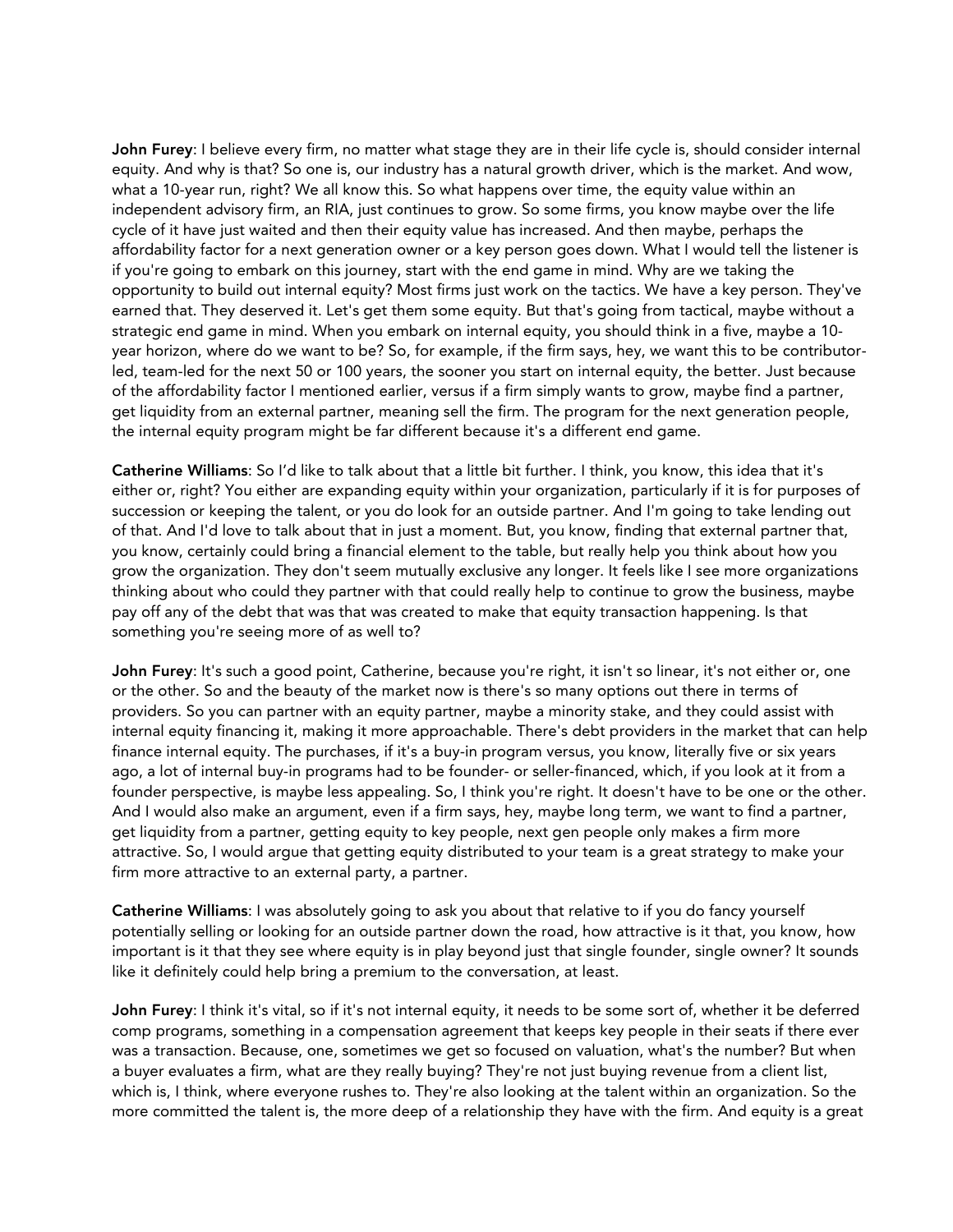lever for that. The more stable the firm appears, which lowers the risk, which improves the value. So, I think it's critical.

Catherine Williams: Yeah, makes sense, I want to go back a little bit to you mentioned thinking about the strategy and what your ultimate end game is. Can you talk a little bit about the difference between being a, extending equity to others in the organization and what comes with that? Meaning, this is there are you seeing separation between you can be an equity holder, but you're not necessarily at the table for every decision that's made in the business. You know, the sort of separating what kind of, maybe not separating, but defining what it means to sort of be a partner versus an equity owner.

John Furey: Yeah, I think that's a great comment, Catherine, because there are distinctions, so equity, when you break it down, has really three components. One is the right to participate in annual profits within a firm. The second is the right to the sale value, the residual value. What is the valuation? What is the firm worth? And then the third is control. And that's having a say in how the firm's run. They don't have to be married together. You can, through an equity program, bifurcate economic participation versus control. So when we use this word, quote, partner, managing partner, that connotates you're in management in some way, have a vote, you know, share control within an organization versus equity, which could simply just be economic participation without necessarily a say on the firm direction having a vote. So I think the beauty of a small business, which RIAs are, is to kind of build it based on the business strategy and the direction of the firm.

Catherine Williams: An area that I often see that really come to the forefront or with organizations we work with is when they are conducting some sort of M&A activity, maybe making an acquisition or doing a tuck-in and thinking about do they need to have equity on the table on day one? If so, what does that mean? Certainly for firms that are looking to conduct multiple acquisitions, you know, you can sort of end up with you know, you can you could end up with a lot of a lot of partners, if you will, and that may not be a bad thing and maybe exactly what you're looking for. But any sense on maybe in the form of trends you're seeing when it comes to M&A activity and this process of do you, must you have equity on the table from day one and what that looks like for an organization?

John Furey: Yeah, that's a simple but complex question, so…

Catherine Williams: That's why I put it to you.

John Furey: Right, so the market, the M&A market is very dynamic. So for those of you out there, the word tuck-in that Catherine's using is usually the opportunity for, you know, an advisory firm, a registered investment advisory firm to find a new key person, a contributor, an advisor that can bring talent, bring their talent to a team, bring perhaps a client list to a team. And does it, do you have to have equity in that transaction to make it work? So just a starting point is if you're a registered investment advisor and you bring on another advisor that's bringing capabilities, if you have an equity component you're essentially creating a new partnership with that outside advisor. So I would think of it that way because it's essentially a business combination. And then what you can deliver if you're bringing on that advisor is again a platform to work on, one. The second piece could be cash, like, hey, well, essentially you're contributing your capability, your clients to our partnership. We can pay you in cash. We can pay you in equity. We can have contingent payments, thinking if things go well, you can get more. So I think that's the framework. And then the question, Catherine said, is like, well, on day one is equity required? And I would say, I don't think so. However, if equity is going to be on the table through that transaction of an advisor joining you, there must be certainty to how they can acquire the equity. You can't just say, hey, come on to the firm, bring your clients and we'll figure it out in a year or two. Like the market is just too sophisticated now. And if you look at these large buyers out there, they have, you know, their model. And it's hard maybe for the you know,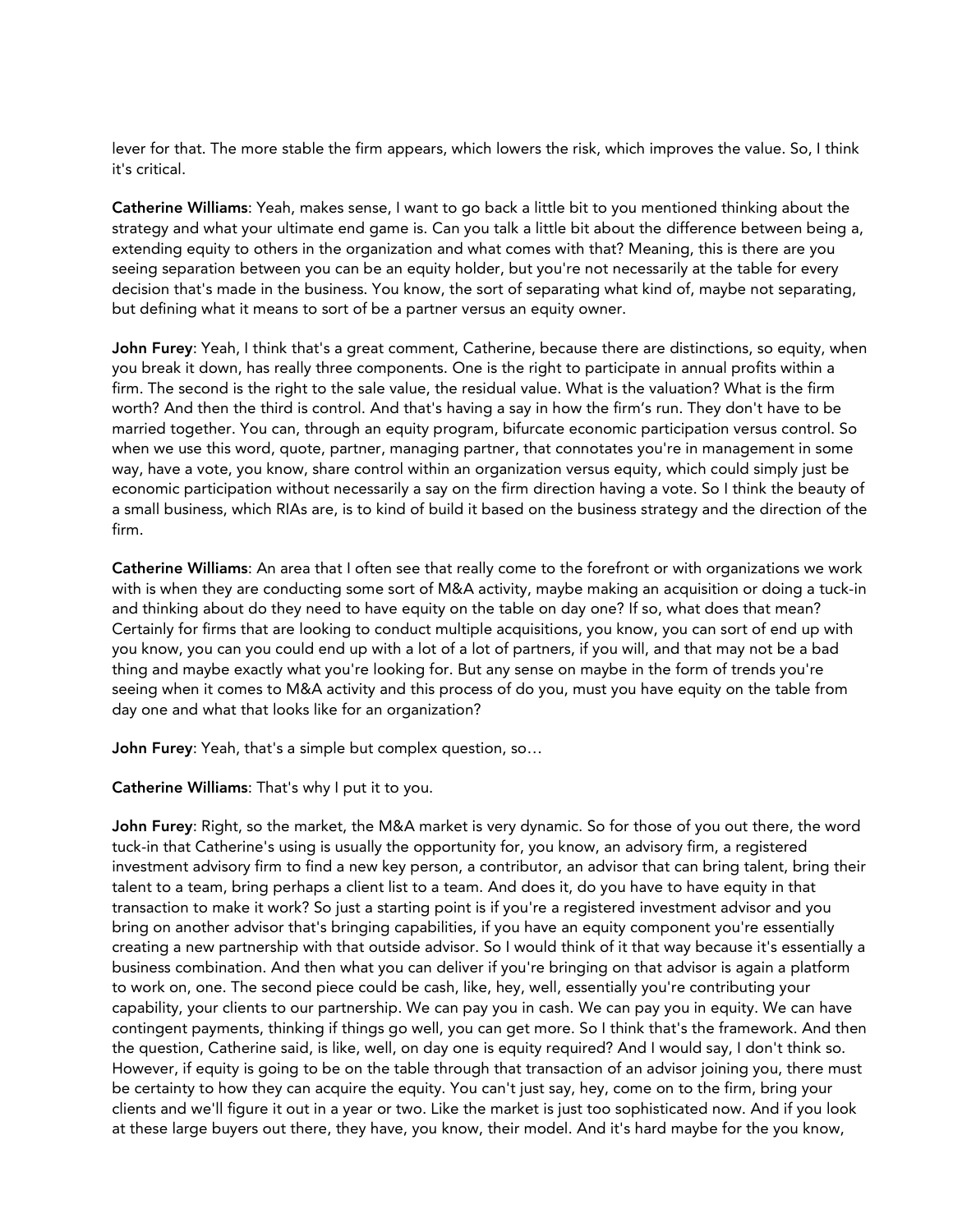the emerging buyer, an entrepreneurial firm that's not doing mergers and acquisitions all the time to compete. So I think if equity is going to be part of your a transaction to bring on a tuck-in or a new advisor, it has to be thought out, spelled out and the terms fully elaborated to get somebody to move.

Catherine Williams: I think that's an excellent point, so even if it's not something you're going to pull the trigger on, you need to account for it and really have it on the table, as you said. I think that's excellent advice for sure. On the so thinking about, you know, kind of maybe going back into the that internal equity transaction, what are some ways to think about structuring that, maybe even some best practices that you're seeing out there?

John Furey: Yeah, on the internal equity side, I would just break it out into really two ways to do it. The first one would be a buy-in program. So buying capital interests from a founder or an owner. And then the second would be a grant or an earn-in and that's usually some sort of phantom program or profits interest. So that's almost like a decision tree. Profits interests are usually taxless grants for future participation in a firm. So think a firm has a valuation of \$10 million, maybe profits are a couple million dollars, whatever it is. If you grant equity, the value of the firm at 10 million is set in a threshold and then the participant has the opportunity to gain the future value of the firm. So think if you were granted five percent and the firm value went up to 20 million, you just do the simple math, 20 million minus 10 million is 10 million times five percent. The participant would have value of \$500,000 without paying for it. Versus a buy-in structure, which is, maybe a little bit more straightforward. What everyone on the phone here is used to, if the firms worth five million you buy five percent. You essentially just stroke the check and that math for \$250,000 or you have to find a financing mechanism for that. And that's where seller financing or debt financing comes into play.

Catherine Williams: Do you see where organizations may have both, maybe they have more the grant program for nonrevenue generating roles, if you will, in the organization, maybe like a COO or a long time, a long-tenured employee, and then you have more of the buy-in approach for those revenue or lead advisor, for example, positions. Do you see both, or is it, or do you have an opinion about whether it's good to have both in play?

John Furey: We do see both and we also see one or the other, so, and for me it goes again, well, what is the strategy of the firm and then work to the tactics of what's the appropriate vehicle? And Catherine's making a great point because we have structured equity programs where key contributors may be simply granted equity because they're longstanding contributors, great people, and maybe they can't afford the equity or just unwilling to get a loan to buy the equity. But they're still good people and maybe use a modest grant program for that. But ultimately, I think if someone is going to make, quote, full partner, be a partner in the firm, the only way you're going to get there is through a buy-in program. An interesting variant is something we were talking about earlier is an earn-in program. So if you're outside and you bring revenue or capability, you can get equity, right? True capital interests. But we have structured scenarios where let's say, Catherine worked at the firm for, you know, 10 years and brought a million dollars in revenue to the firm. She's granted capital interests, true equity without buying it. So that's another interesting variant where you can be, you know, think full capital interest holder by earning into the equity because you're such a longstanding contributor. Now, there's tax implications to that, which is probably too much to go into on this call. But I think to answer Catherine's original question, usually larger firms may have different types of equity programs serve different purposes.

Catherine Williams: And you make a really good point around the tax implications, your corporate structure, all these things can absolutely factor into what you do and what you can do and what you should do, if you will. And as you said, more than we can get into today, but that's where experts like you are such a valuable resource for our clients. It's lots of bits and pieces to consider around that.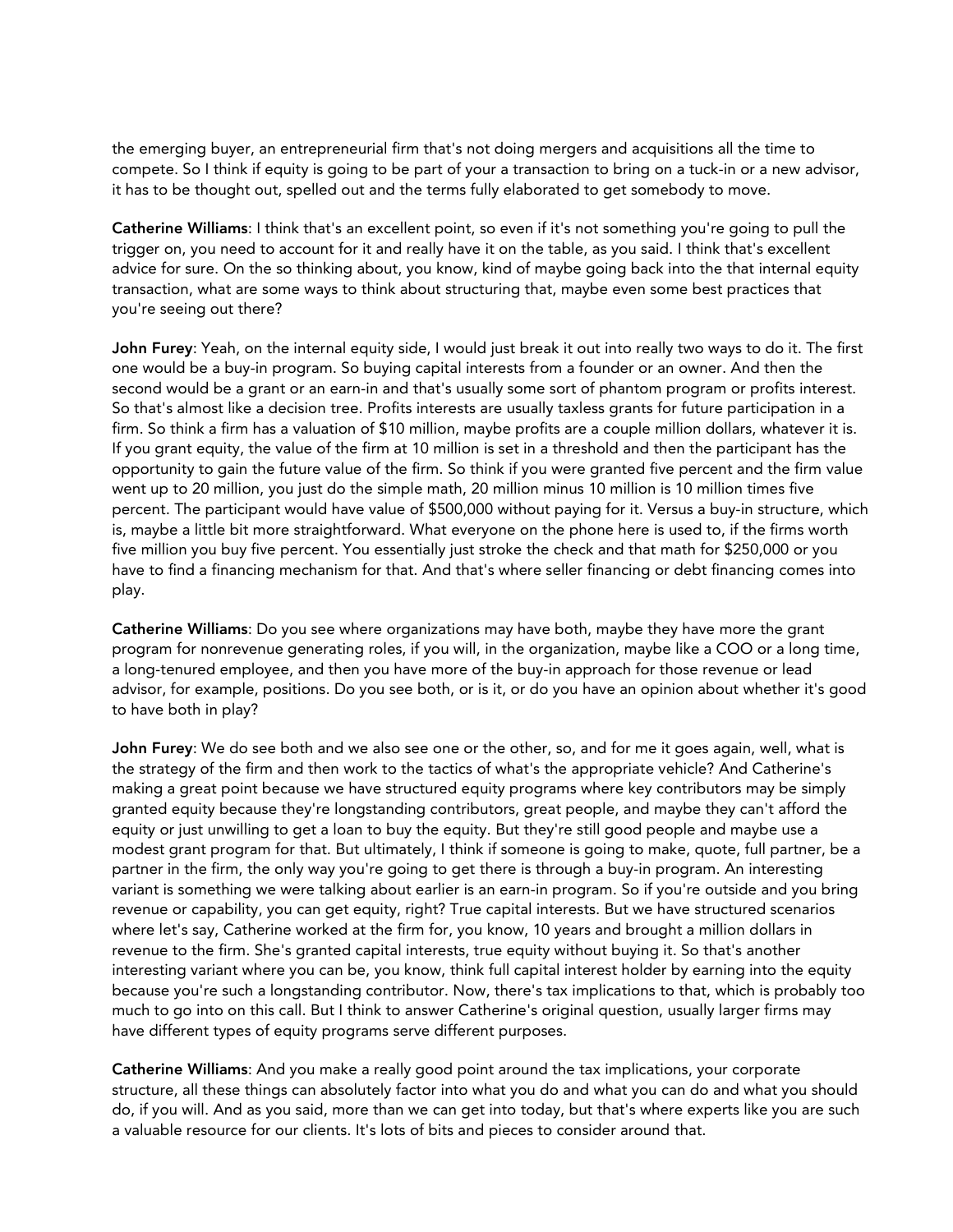John Furey: One more point on that, too, Catherine, I don't want to lose sight of is, once you start down the path of an equity program in any format, it'll trigger a look at your governance. So simply what I mean by that is your operating agreement, how decisions are made, how buy-sell transactions work. So it forces a level of professional maturity within advisors, which I think promotes business stability, business acumen, you know, essentially professionalizes the firm. So I think it's a good thing.

Catherine Williams: Do you see some best practices around those agreements, do you see some things, some areas perhaps that advisors tend to ignore or gloss over that they really should pay attention to?

John Furey: Within operating agreements, you're you know, or your governance structure, your articles of incorporation, whatever, whatever may be your entity set up, it's really critical to just think of three components. One is the buy-sell, what I mentioned before, because if somebody is buying equity, they're going to want to understand how they can get liquidity for their equity, even though most small businesses has you know, there's very little liquidity. Right. It's not an open market. You know, it's not publicly traded a small business, but it's the buy-sell. Then the other piece is how decisions are made. Think voting and how you set that up is that, you know, think a board framework or manager framework. How will decisions be made? How is a management team empowered? Think the contributors to make decisions. And then the third piece is really a protection framework, which is, says here is here is we're going to memorialize what happens if something goes wrong. So that would be you think like partner is a bad actor and harms the company. Someone overshoots the budget. How does that work? And having certainty of that up front. So when a new maybe a new owner, new equity holder comes in, they can look at the operating agreement and understand what they're getting themselves into.

Catherine Williams: You mentioned earlier sort of the value of businesses today, which I think, you know, we've seen even out in that traditional M&A landscape, the valuations are just incredibly higher than they were a year ago, two years ago. And so if you're thinking about an internal transaction, what we often hear from G2 or even G3 is, you know, I don't know if I can afford to write that check right now. And that's, of course, where maybe some lending or some financing can kick in. Any best practices you see with firms to begin introducing equity, making it accessible to the next generation, knowing that the business is highly valued? And that can be a really big check to write.

John Furey: Today's valuations in the external, in the M&A world, and we do we do M&A research at Advisor Growth and valuations are actually up 20 percent two years in a row in 2019, in 2020 and even higher this year. So what makes me worried is teams looking at external markets and maybe getting a full change of control valuation. Hey, if we sold the firm, we're worth a, you know, eight, nine, 10x multiple of our earnings, EBITDA or however you're measuring it, and then saying, OK, that's the market for an internal transaction. And why I worry about that is the affordability factor, right? I mean, even just doing a simple yields at a 10x multiple, you know, it's hard to make the math work maybe for an illiquid security. And plus, if it's a buy-in program, contributors have to buy with after tax dollars, obviously, usually. So to get the financing, if you did it a transaction, try to do a transaction on a 10x multiple. And you even if you went to the markets, got a 10-year term note to finance it, the math doesn't work without some serious growth.

So I would encourage all of our listeners here, don't extrapolate to these, you know, a large external values. If you want your team to be embedded into your company, you have to make the valuation a bit more approachable and I don't even want to throw a number. But the math needs to work. And maybe I would encourage everyone to think of it within a framework of, hey, we have a great team here, we're going to give them the opportunity to buy in. And oh, by the way, we're going to make it more affordable because we want our team to stay. They've been loyal contributors. And it makes sense to maybe, if your business purpose is to perpetuate your firm, to not put folks over, you know, not the barrel, but have an expectation of a high valuation that's really from a buyer that would essentially gobble you up change of control and